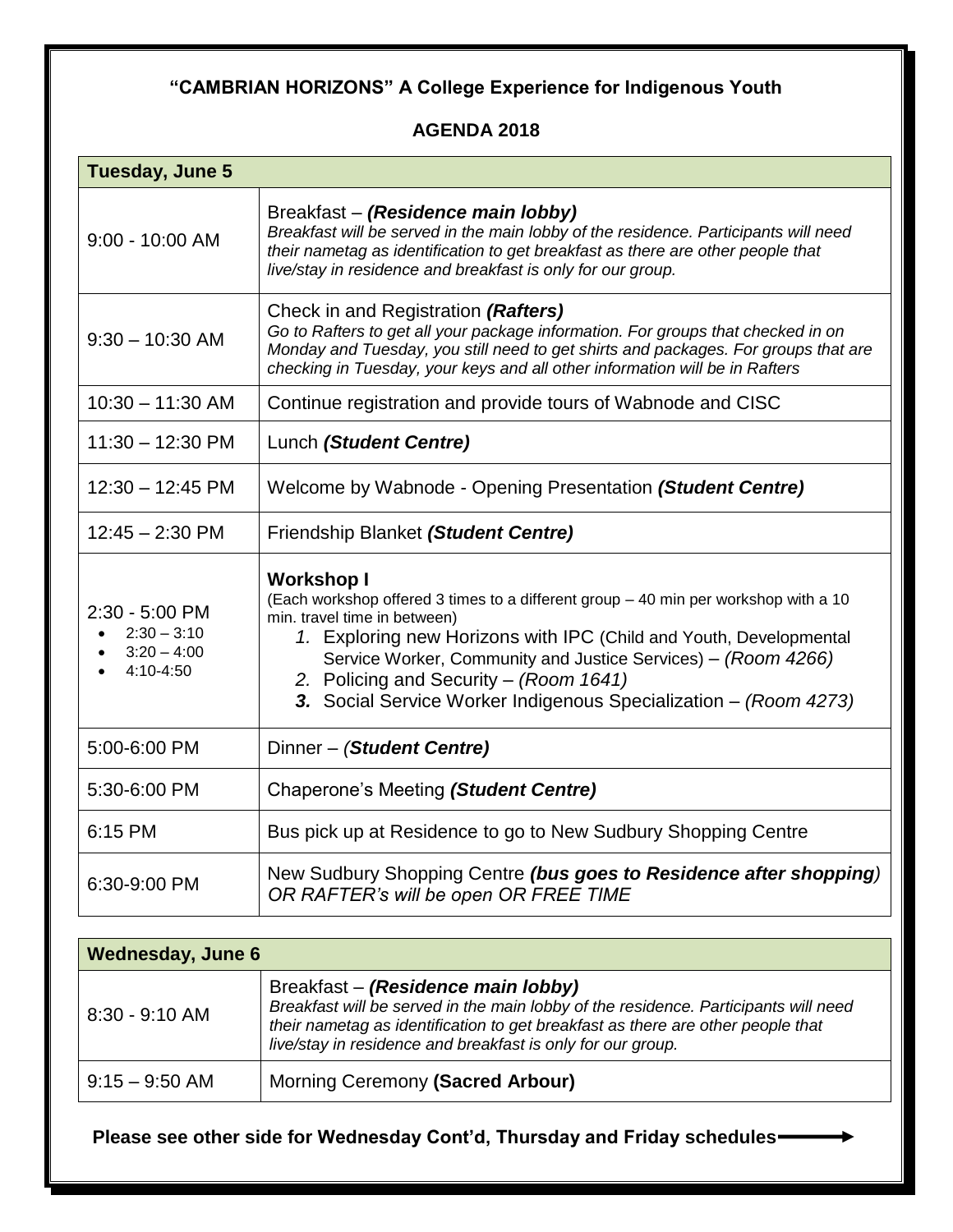| <b>Wednesday, June 6 Cont'd</b> |                                                                                          |  |
|---------------------------------|------------------------------------------------------------------------------------------|--|
| 10:00-11:00 AM                  | <b>Workshop II - Recruitment Team</b><br>Exploring Careers presentation/activity - eDome |  |
| 11:20-12:00 PM                  | Lunch - (Student Centre)                                                                 |  |
| 12:00 PM                        | Bus pick up in front of Student Centre                                                   |  |
| 12:30-4:30 PM                   | Science North (bus leaving at 4:15 p.m. to return to Residence)                          |  |
| 5:00-6:00 PM                    | Dinner – (Cafeteria)                                                                     |  |
| 6:00 PM                         | Bus pick up at Residence to go to Movies                                                 |  |
| $6:20 - 10:00$ PM               | Movie Night (SilverCity) OR FREE TIME                                                    |  |

| Thursday, June 7                                                                                |                                                                                                                                                                                                                                                                                                                              |
|-------------------------------------------------------------------------------------------------|------------------------------------------------------------------------------------------------------------------------------------------------------------------------------------------------------------------------------------------------------------------------------------------------------------------------------|
| 7:30-8:20 AM                                                                                    | Breakfast – (Residence main lobby)<br>Breakfast will be served in the main lobby of the residence. Participants will need<br>their nametag as identification to get breakfast as there are other people that<br>live/stay in residence and breakfast is only for our group.                                                  |
| $8:20 - 8:50$ AM                                                                                | Morning Ceremony (Sacred Arbour)                                                                                                                                                                                                                                                                                             |
| $9:00 - 11:30AM$<br>$\bullet$ 9:00 - 9:40<br>$\bullet$ 9:50 - 10:30<br>10:40-11:20<br>$\bullet$ | <b>Workshop III</b><br>(Each workshop offered 3 times to a different group - 40 min per workshop with a 10<br>min. travel time in between)<br>1. Powerline Technician - (Fieldhouse)<br>2. Carpentry and pre-trades (Room 1721)<br>3. Exploring Health Sciences and Student Services- (Meet in front<br>of Enrolment Centre) |
| 11:30 - 12:15 PM                                                                                | Lunch (Student Centre)                                                                                                                                                                                                                                                                                                       |
| $12:15 - 2:35$ PM<br>12:15 - 12:55<br>$1:05 - 1:45$<br>1:55-2:35                                | <b>Workshop IV</b><br>(Each workshop offered 3 times to a different group - 40 min per workshop with a 10<br>min. travel time in between)<br>1. Art and Design - (Room 3190)<br>2. Animation - Comic Jam - (Room 1631)<br>3. Exploring Athletics - (Athletic Centre)                                                         |
| $2:35 - 3:30$ PM                                                                                | <b>Break</b>                                                                                                                                                                                                                                                                                                                 |
| $3:30 - 4:30$ PM                                                                                | <b>Workshop V</b> $-$ Let's Talk Science (Room 1631)<br>Various activities brought to you by our Let's Talk Science program                                                                                                                                                                                                  |
| $4:30 - 5:00$ PM                                                                                | <b>Break</b>                                                                                                                                                                                                                                                                                                                 |
| $5:00 - 6:30$ PM                                                                                | Dinner and Friendship Blanket show and tell- (Cafeteria)                                                                                                                                                                                                                                                                     |
| $7:30 - 9:30$ PM                                                                                | RAFTER's will be open for a movie night OR FREE TIME                                                                                                                                                                                                                                                                         |